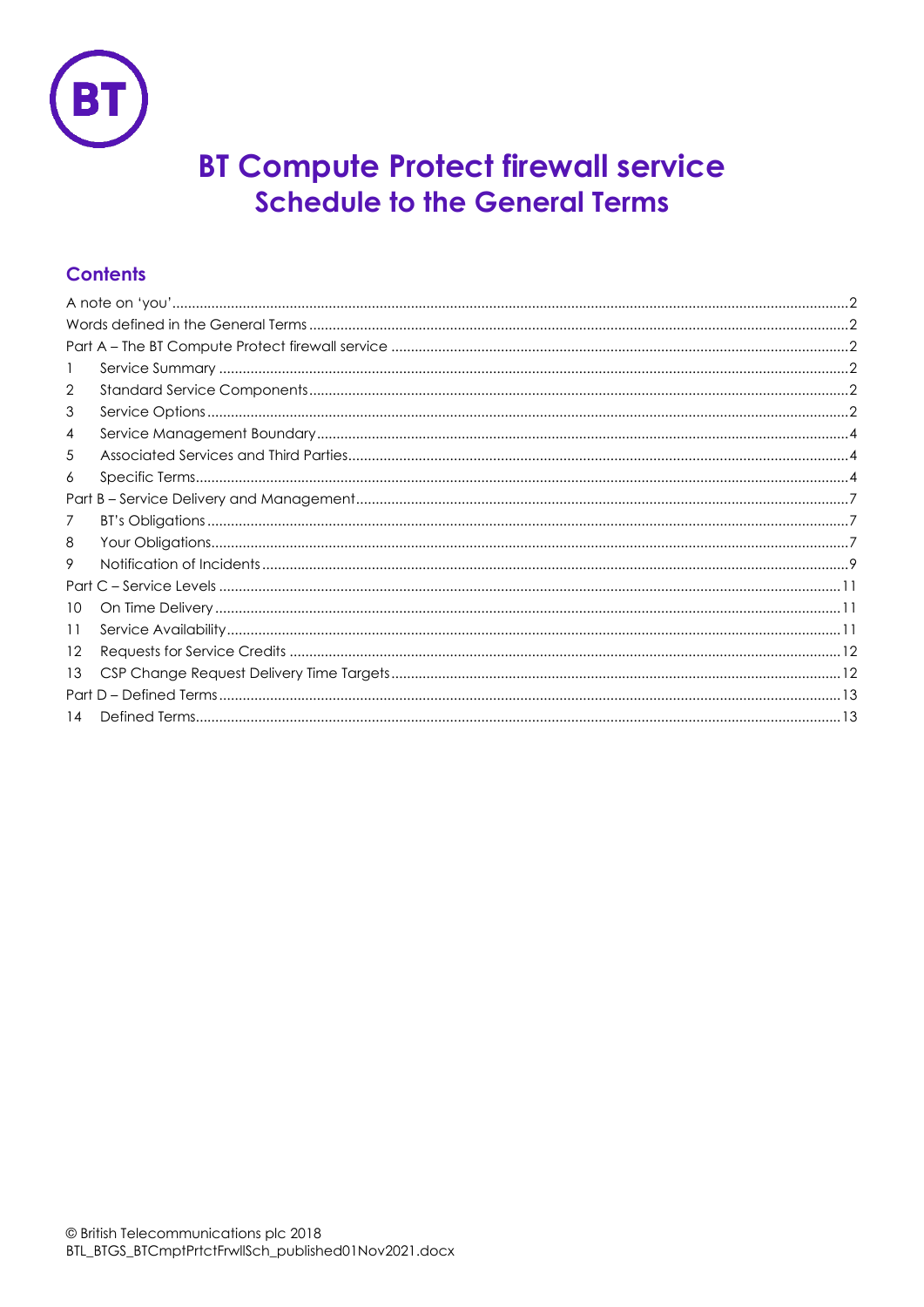

#### <span id="page-1-0"></span>**A note on 'you'**

'You' and 'your' mean the Customer.

#### <span id="page-1-1"></span>**Words defined in the General Terms**

Words that are capitalised but have not been defined in this Schedule have the meanings given to them in the General Terms.

# <span id="page-1-2"></span>**Part A – The BT Compute Protect firewall service**

#### <span id="page-1-3"></span>**1 Service Summary**

BT will provide you with a virtual managed firewall service, comprising:

- 1.1 the Standard Service Components; and
- 1.2 any of the Service Options that are selected by you as set out in any applicable Order,

up to the point of the Service Management Boundary as set out in Paragraph [4](#page-3-0) ("**BT Compute Protect firewall service**")

#### <span id="page-1-4"></span>**2 Standard Service Components**

BT will provide you with all of the following standard service components ("**Standard Service Components**") in accordance with the details set out in any applicable Order:

#### 2.1 **Virtual Firewall**

- 2.1.1 BT will provide a Virtual Firewall image to be deployed within your Cloud Infrastructure.
- 2.1.2 BT will commission the Virtual Firewall and will establish remote service management of the Virtual Firewall.

## <span id="page-1-6"></span>2.2 **Service Performance Reports**

2.2.1 BT will provide BT standard near real-time or historic reports for key performance metrics and for securityrelated events via a Customer Portal.

#### 2.3 **Network Segments**

2.3.1 BT will support multiple (virtual) network segments.

#### <span id="page-1-5"></span>**3 Service Options**

BT will provide you with any of the following options ("**Service Options**") that are set out in any applicable Order and in accordance with the details set out in that Order:

#### <span id="page-1-7"></span>3.1 **VPN:**

- 3.1.1 BT will set up and configure the following types of VPN in accordance with BT's prevailing technical standards as set out in the user guide provided to you by BT:
	- (a) site-to-site VPNs between two Virtual Firewalls which are both managed by BT;
	- (b) remote access VPNs, for remote Users to gain secure access to your internal network. BT will implement your rules to authenticate the User's access against your authentication server; and
	- (c) third party (extranet) VPNs, for creating a site-to-site VPN between your Virtual Firewall managed by BT, and a Virtual Firewall owned or managed by you or a third party. BT will only deliver VPNs to firewalls managed by a third party after the Service Start Date.

## 3.2 **Firewall Intrusion Detection and Prevention Service:**

- 3.2.1 BT will:
	- (a) monitor traffic passing through your Virtual Firewall for attacks, in accordance with the applicable intrusion signature files;
	- (b) implement this Service Option with a default configuration setting, including a standard signature list;
	- (c) maintain a subscription, on your behalf with the supplier, to the signature updates;
	- (d) apply the signature updates following issue to BT by the supplier of the Software;
	- (e) block high impact or high confidence attacks, as defined by the supplier of the Software; and
	- (f) disable the appropriate signature (or signature group if necessary) if you advise BT of a conflict with any of your legitimate business traffic.

#### 3.2.2 BT will not:

(a) make changes to the standard signature list;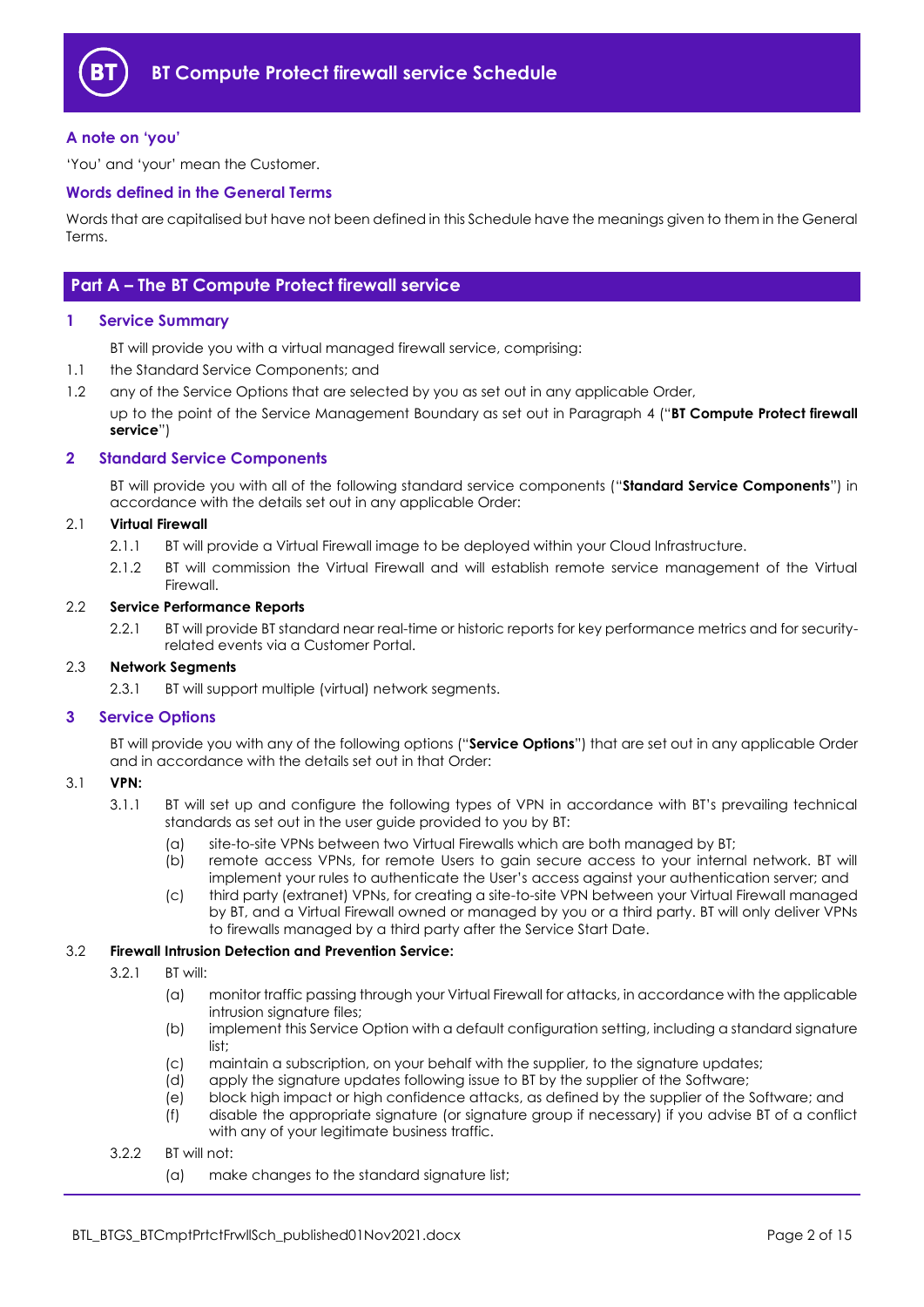

- (b) evaluate the signatures before applying them; and
- (c) monitor, provide alerts or service specific reports outside of the generic monitoring, alerting or summary reporting.
- 3.2.3 Reporting for this Service Option will be available in accordance with Paragraph [2.2.](#page-1-6)
- 3.2.4 If BT alters the parameters for applying new signatures in "**block**" mode upon your request, you will accept responsibility for the increased risk of false positives (blocks to legitimate traffic) or the increased risk of attacks being missed.

## 3.3 **Firewall URL Filtering and Application Control:**

- 3.3.1 BT will:
	- (a) block access to the Internet sites that you ask BT to, in accordance with your CSP;
	- (b) send an appropriate message to a User attempting to access a blocked or restricted Internet site to advise either:
		- (i) that the User request has been blocked; or
		- (ii) that the User will first confirm acceptance of your acceptable use policy (or similar warning). Upon acceptance, the page will be delivered; and
	- (c) implement any alterations via the standard configuration management process, as set out in the user guide provided to you by BT, in the event of any change in your CSP.
- 3.3.2 Reporting for this Service Option will be available in accordance with Paragraph [2.2.](#page-1-6)

# 3.4 **Firewall Anti-Virus:**

- 3.4.1 BT will:
	- (a) check web browser (http) traffic for known malware;
	- (b) inspect requests from Users for an executable file from a site on the Internet, against the current antivirus definition file set out in the applicable intrusion signature files. If no virus is detected, the file will be passed to the User. If a virus is detected the file will be blocked and deleted; and
	- (c) keep antivirus definition files up to date by regular downloads direct from the supplier. 3.4.2 Reporting for this Service Option will be available in accordance with Paragraph [2.2.](#page-1-6)

# 3.5 **Firewall Anti-Bot Service:**

- 3.5.1 BT will check and block outbound traffic for communication with known command and control servers used by owners of malicious software.
- 3.5.2 Reporting for this Service Option will be available in accordance with Paragraph [2.2.](#page-1-6)

#### <span id="page-2-0"></span>3.6 **Ad Hoc Professional Service:**

- 3.6.1 BT will provide ad hoc technical support, chargeable per day, as set out in the applicable Order.
- 3.6.2 Professional Services are delivered remotely unless otherwise set out in the applicable Order.

# <span id="page-2-2"></span>3.7 **CSP production:**

- 3.7.1 BT will provide Professional Services to assist you in the production and implementation of your CSP for a period of three Business Days.
- 3.7.2 If additional time is required for the creation of your CSP, BT will charge you for this in accordance with Paragraph [3.6.](#page-2-0)

# 3.8 **Log Streaming:**

3.8.1 BT will configure your Virtual Firewall to provide a log stream to your SIEM.

# <span id="page-2-3"></span>3.9 **Eagle-I Enhanced Firewall Service:**

- <span id="page-2-5"></span><span id="page-2-4"></span><span id="page-2-1"></span>3.9.1 BT shall provide you with the Eagle-I Enhanced Firewall Service, subject to the requirements set out below.
	- (a) Existing Blocklist Enhancement
		- (i) Subject to BT confirming that your Security Appliance is suitable for use with the Eagle-I Enhanced Firewall Service, BT will use its Eagle-I Platform to identify any unique malicious IPs and/or URLs to supplement your Security Appliance's existing blocklist of malicious IPs and/or URLs ("**Indicators of Compromise**" or "**IOCs**".)
		- (ii) Upon confirming the suitability of your Security Appliance, BT will add new IOCs to the BT Blocklist for consumption by your Security Appliance ("**Existing Blocklist Enhancement**".)
	- (b) Automated IOC Blocking
		- (i) Subject to BT confirming the technical feasibility of applying Automated IOC Blocking to your Security Appliance, as part of its remote service management of your Security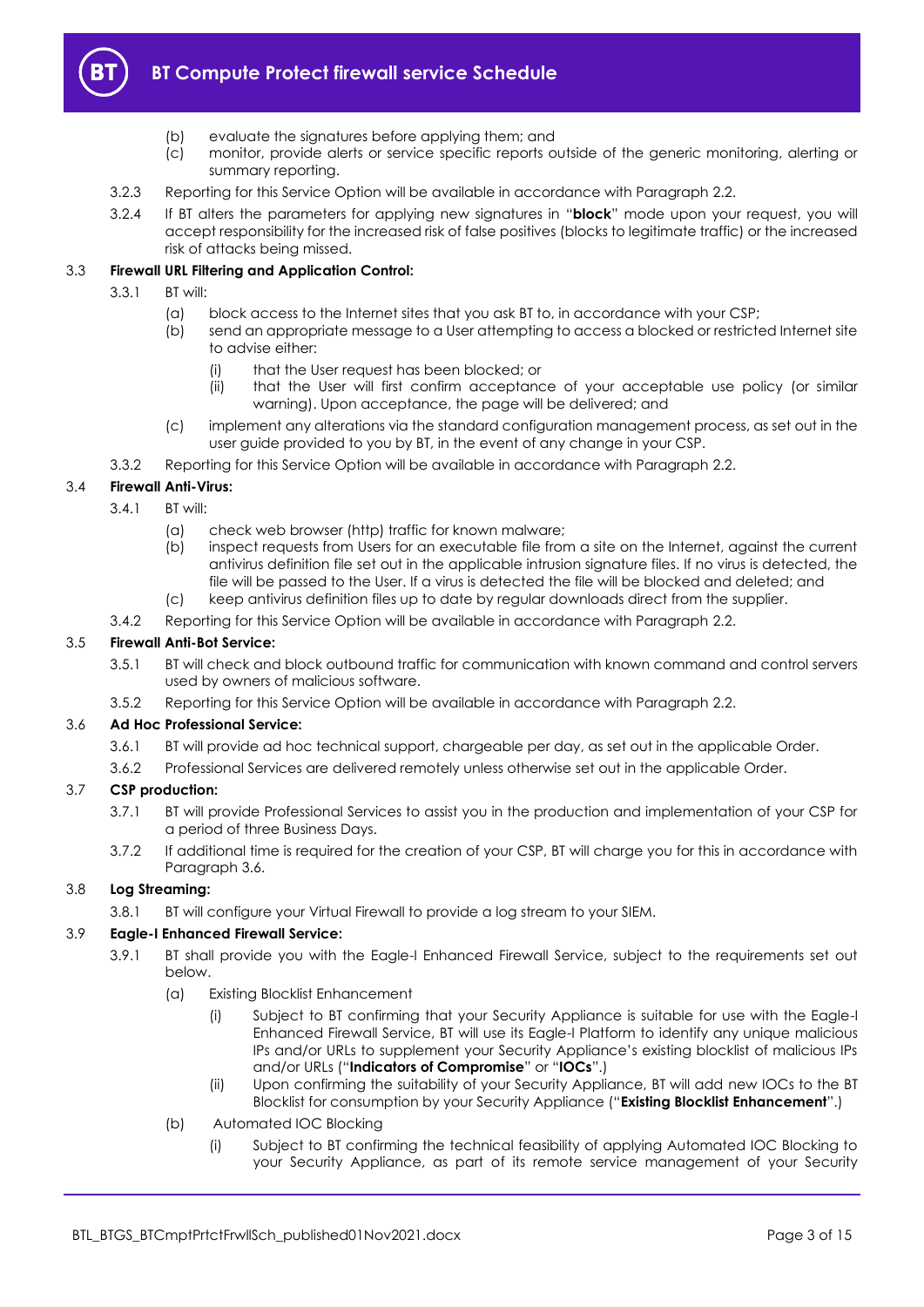

Appliance, BT shall automatically implement changes to your Security Appliance so that it will block IOCs propagated from the BT Blocklist ("**Automated IOC Blocking**").

- (ii) For the avoidance of doubt, when the Eagle-I Enhanced Firewall service is specified, subject to the requirements of technical feasibility (as outlined above at Paragraph 3.1.15(b[\)\(i\)\)](#page-2-1), BT shall implement Automated IOC Blocking. By specifying the Eagle-I Enhanced Firewall Service, you hereby consent to BT implementing Automated IOC Blocking in respect of your Security Appliance.
- (iii) BT shall not be responsible for any wider impact of any Automated IOC Blocking, including but not limited to any impact from the Automated IOC Blocking on Customer Equipment, or on your wider Network.

#### <span id="page-3-0"></span>**4 Service Management Boundary**

- 4.1 BT will provide and manage the BT Compute Protect firewall service as set out in Parts A, B and C of this Schedule, ("**Service Management Boundary**").
- 4.2 BT is responsible for monitoring and managing the Virtual Firewall.
- 4.3 BT will have no responsibility for the BT Compute Protect firewall service outside the Service Management Boundary, including:
	- 4.3.1 issues on Users' machines or your servers (e.g. operating system, coding languages and security settings);
	- 4.3.2 end to end network connectivity (e.g. your network or Internet connectivity); or
	- 4.3.3 managing identities of Users.
- 4.4 BT does not make any representations or warranties, whether express or implied, as to any outcomes of Automated IOC Blocking undertaken as part of the Eagle-I Enhanced Firewall Service Option, including but not limited to any reduction in security incidents or to the threat impact on any Customer Equipment or your wider Network.

## <span id="page-3-1"></span>**5 Associated Services and Third Parties**

- <span id="page-3-7"></span>5.1 You will have the following services in place to be able to deploy the Virtual Firewall prior to the BT Compute Protect firewall service being delivered. You will ensure that these services meet the minimum technical requirements that BT may specify:
	- 5.1.1 the BT Cloud Compute Service; and
	- 5.1.2 SIEM, if you select the Log Streaming Service Option,
	- (each an "**Enabling Service**").
- 5.2 If BT provides you with any services other than the BT Compute Protect firewall service (including, but not limited to any Enabling Service) this Schedule will not apply to those services and those services will be governed by their separate terms and conditions.

#### <span id="page-3-2"></span>**6 Specific Terms**

#### <span id="page-3-3"></span>6.1 **Changes to the BT Compute Protect firewall service**

- 6.1.1 BT may amend the Charges at any time by either:
	- (a) publishing the amendment online via the Customer Portal; or
	- (b) by giving Notice to you.
- <span id="page-3-6"></span>6.1.2 BT may propose changes to this Schedule (unless those changes relate to the Charges where Paragraph [6.1.1](#page-3-3) applies) by giving you Notice at least 30 days prior to the change taking effect ("**Notice to Amend**").
- <span id="page-3-4"></span>6.1.3 Within 21 days of any Notice to Amend, you will provide BT Notice:
	- (a) agreeing to the changes BT proposed, in which case those changes will apply from the date of our agreement; or
	- (b) terminating the Contract.
- <span id="page-3-5"></span>6.1.4 If we have not reached agreement in accordance with Paragraph [6.1.3\(a\)](#page-3-4) within 15 days, the terms of this Schedule will continue to apply unless you give Notice in accordance with Paragrap[h 6.1.3\(b\)](#page-3-5) or BT may give Notice of termination, in which case BT will immediately cease delivering the BT Compute Protect firewall service.
- 6.1.5 Except as set out above in Paragraphs [6.1.1](#page-3-3) and [6.1.2,](#page-3-6) both of us will agree any other changes to the Contract in accordance with the provisions in Clause 31 of the General Terms.

#### 6.2 **Minimum Period of Service**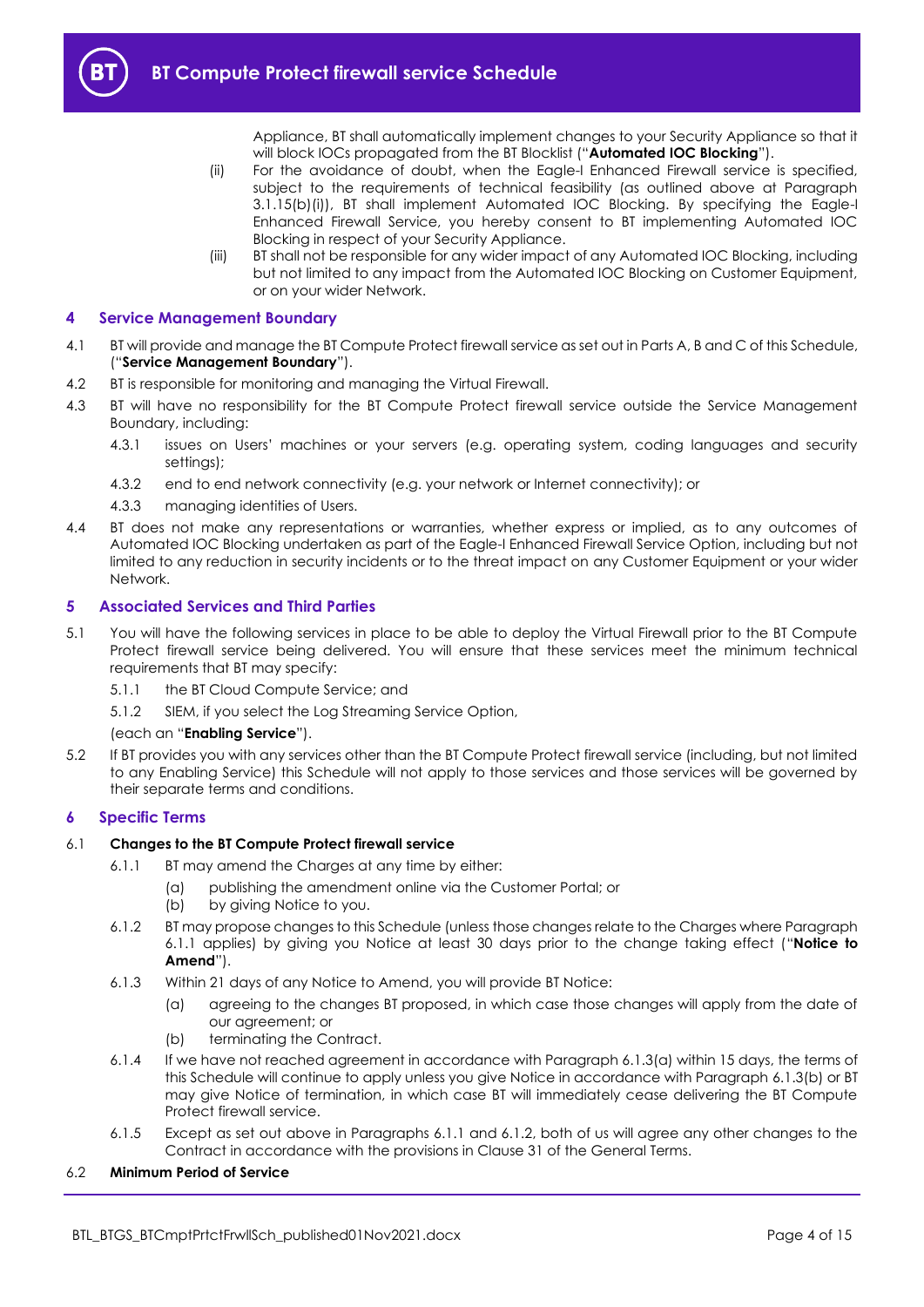

- 6.2.1 At the end of the Minimum Period of Service, unless one of us has given at least 14 days' Notice to the other of an intention to terminate the BT Compute Protect firewall service in accordance with the Contract, BT will continue to provide the BT Compute Protect firewall service and each of us will continue to perform our obligations in accordance with the Contract.
- 6.2.2 If either of us gives Notice to the other of an intention to terminate the BT Compute Protect firewall service, BT will cease delivering the BT Compute Protect firewall service at 23.59 on the last day of the Minimum Period of Service.

#### 6.3 **Termination for Convenience**

For the purposes of Clause 17 of the General Terms either of us may, at any time after the Service Start Date and without cause, terminate the BT Compute Protect firewall service or any Order by giving 14 days' Notice to the other.

#### <span id="page-4-2"></span>6.4 **Customer Committed Date**

- 6.4.1 If you request a change to the BT Compute Protect firewall service or any part of the BT Compute Protect firewall service, then BT may revise the Customer Committed Date to accommodate that change.
- 6.4.2 BT may expedite delivery of the BT Compute Protect firewall service for operational reasons or in response to a request from you, but this will not revise the Customer Committed Date.

#### <span id="page-4-1"></span><span id="page-4-0"></span>6.5 **Changes to your CSP**

- 6.5.1 You may request additions, deletions, or modifications to your CSP and BT will enable you to request Standard Changes or Urgent Changes to your CSP, either on the Customer Portal or via the Service Desk.
- 6.5.2 The CSP changes set out in Paragraph [6.5.1](#page-4-0) refer only to requests to change the rule-sets that define the BT Compute Protect firewall service's operation.
- 6.5.3 BT will use reasonable endeavours to identify errors or potential unforeseen consequences of your requested CSP changes and advise you appropriately.
- 6.5.4 BT will not be liable for any consequences arising from:
	- (a) your misspecification of your security requirements in your CSP; or
	- (b) unforeseen consequences of a correctly specified and correctly implemented CSP.
- 6.5.5 BT will only make configuration changes as set out in Paragraph [6.5.1.](#page-4-0)
- 6.5.6 BT will apply the following "**reasonable use**" restrictions for changes to your CSP:
	- (a) you will not raise change requests more frequently than once a week. This will be measured by BT as an average over a rolling period of three months, per CSP. In the event that BT's measurements show that you are raising change requests more frequently than once per week, BT may, either:
		- (i) aggregate your requests over a period of time, so that they may be implemented more efficiently. In this event there may be some implementation delays; or
		- (ii) review your requirements and agree with you an appropriate alternative implementation process and any associated Charges.

#### 6.6 **Invoicing**

- 6.6.1 Unless set out otherwise in any applicable Order, BT will invoice you for the following Charges in the amounts set out in any applicable Order:
	- (a) Installation Charges, on the Service Start Date;
	- (b) Recurring Charges, except Usage Charges, monthly in advance on the first day of the relevant month and for any period where the BT Compute Protect firewall service is provided for less than one month, the Recurring Charges will be calculated on a daily basis;
	- (c) Usage Charges, monthly in arrears, calculated at the then current rates;
	- (d) Professional Services Charges; and
	- (e) any Termination Charges incurred in accordance with Paragraph [6.7](#page-5-0) upon termination of the relevant BT Compute Protect firewall service.
- 6.6.2 BT may invoice you for any of the following Charges in addition to those set out in any applicable Order:
	- (a) Charges for investigating and resolving Incidents that you report to BT where BT finds no Incident or that the Incident is caused by something for which BT is not responsible under the Contract;
	- (b) Charges for restoring BT Compute Protect firewall service if the BT Compute Protect firewall service has been suspended in accordance with Clause 10.1.2 of the General Terms;
	- (c) Charges for expediting provision of the BT Compute Protect firewall service at your request after BT has informed you of the Customer Committed Date;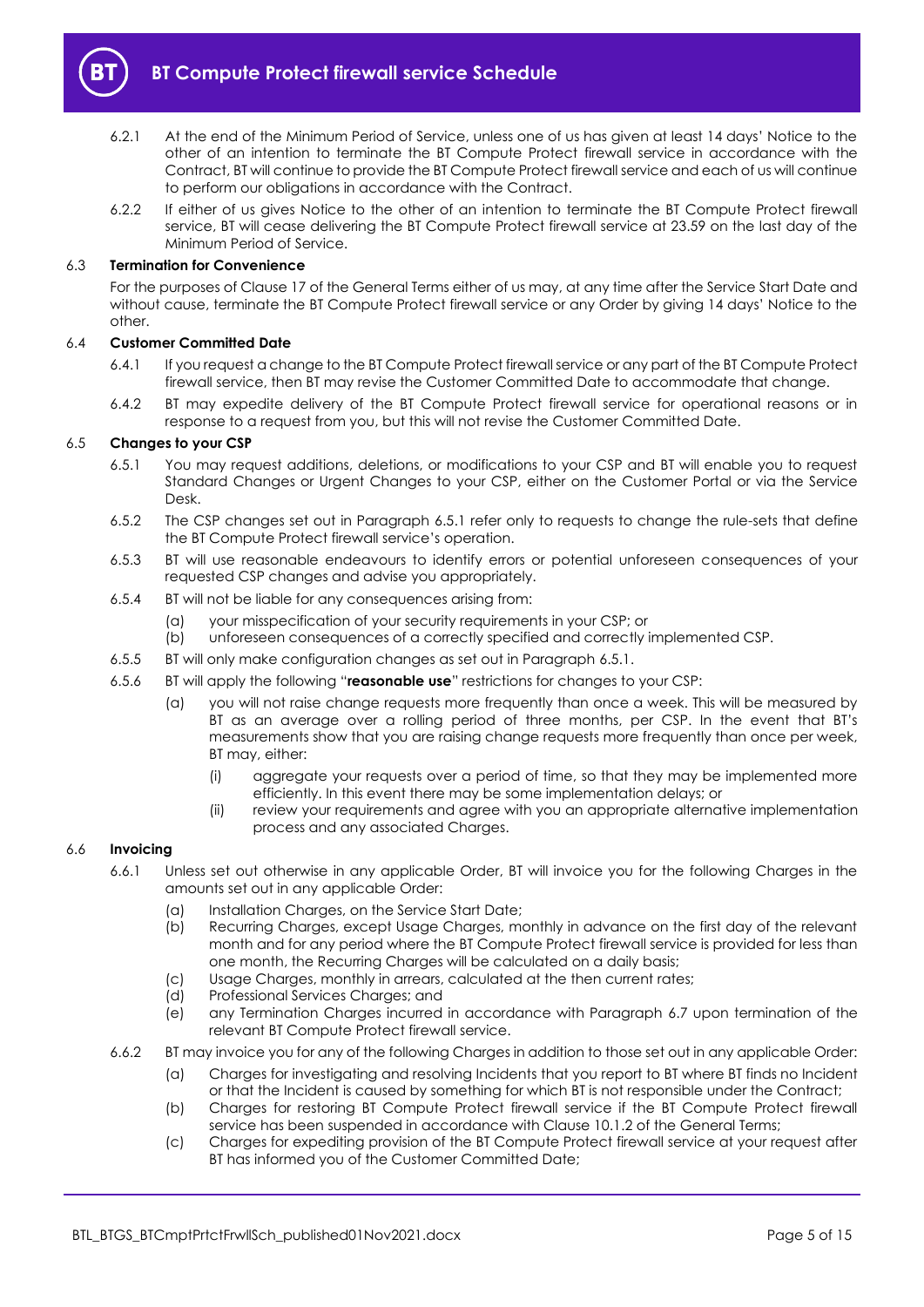

- (d) reasonable expenses incurred by BT in providing configuration information in accordance with Paragraph [7.4.2;](#page-6-3)
- (e) Charges for the upgrade of the Virtual Firewall if required by you, unless the upgrade is operationally necessary to enable BT to continue to provide the BT Compute Protect firewall service. This does not apply to patching of applications or changes to your CSP. Any upgrade that is required as a result of capacity issues arising as a consequence of an increase in traffic or activation of new features will be charged to you;
- (f) Charges incurred due to inaccuracies in information provided by you to BT, including the requirements of your CSP; and
- (g) any other Charges set out in any applicable Order or the Customer Portal or otherwise agreed between both of us.
- 6.6.3 The invoicing start date for the BT Compute Protect firewall service is the Service Start Date.

## <span id="page-5-1"></span><span id="page-5-0"></span>6.7 **Termination Charges**

- 6.7.1 If you terminate the Contract or the BT Compute Protect firewall service for convenience in accordance with Clause 17 of the General Terms you will pay BT:
	- (a) all outstanding Charges or payments due and payable under the Contract;
	- (b) any other Charges as set out in any applicable Order; and
	- (c) any charges reasonably incurred by BT from a supplier as a result of the early termination.
- 6.7.2 In addition to the Charges set out at Paragrap[h 6.7.1](#page-5-1) above, if you terminate during the Minimum Period of Service, you will pay BT Termination Charges, as compensation, equal to 100 per cent of the Recurring Charges for the remainder of the Minimum Period of Service.
- 6.7.3 BT will refund to you any remaining balance which you have paid in advance after deducting any Charges or other payments due to BT under the Contract. This refund will also be subject to adjustments for any discounts that have been received due to the advance payment.

## 6.8 **Service Constraints**

- 6.8.1 Given the nature and volume of malicious and unwanted electronic content, BT does not warrant that:
	- (a) the BT Compute Protect firewall service is error free;
	- (b) the BT Compute Protect firewall service will detect all security or malicious code threats; or
	- (c) that use of the BT Compute Protect firewall service will keep your network or computer systems free from all viruses or other malicious or unwanted content or safe from intrusions or other security breaches.
- 6.8.2 You will be responsible for results obtained from the use of the BT Compute Protect firewall service, and for conclusions drawn from such use.
- 6.8.3 BT will not be liable for any damage or Claims caused by errors or omissions in any information, instructions or scripts provided to BT by you in connection with the BT Compute Protect firewall service, or any actions taken by BT at your direction.
- 6.8.4 In respect of the Firewall Anti-Virus Service Option, the executable file that is being inspected is subject to a maximum file size of 10 per cent of the available RAM allocated to the Virtual Firewall and up to a maximum limit of 1.6GB.
- 6.8.5 The BT Compute Protect firewall service may not be available in all locations.
- 6.8.6 Some Service Options may not be available on all Virtual Firewalls.
- 6.8.7 BT will not be liable if BT is unable to deliver the BT Compute Protect firewall service because of a lack of capacity on your selected Virtual Firewalls.
- 6.8.8 BT will not pro-actively view your reports and events for security incidents.
- 6.8.9 The period over which data can be analysed is dependent on the number of events occurring on the Virtual Firewall and logged by the Virtual Firewall.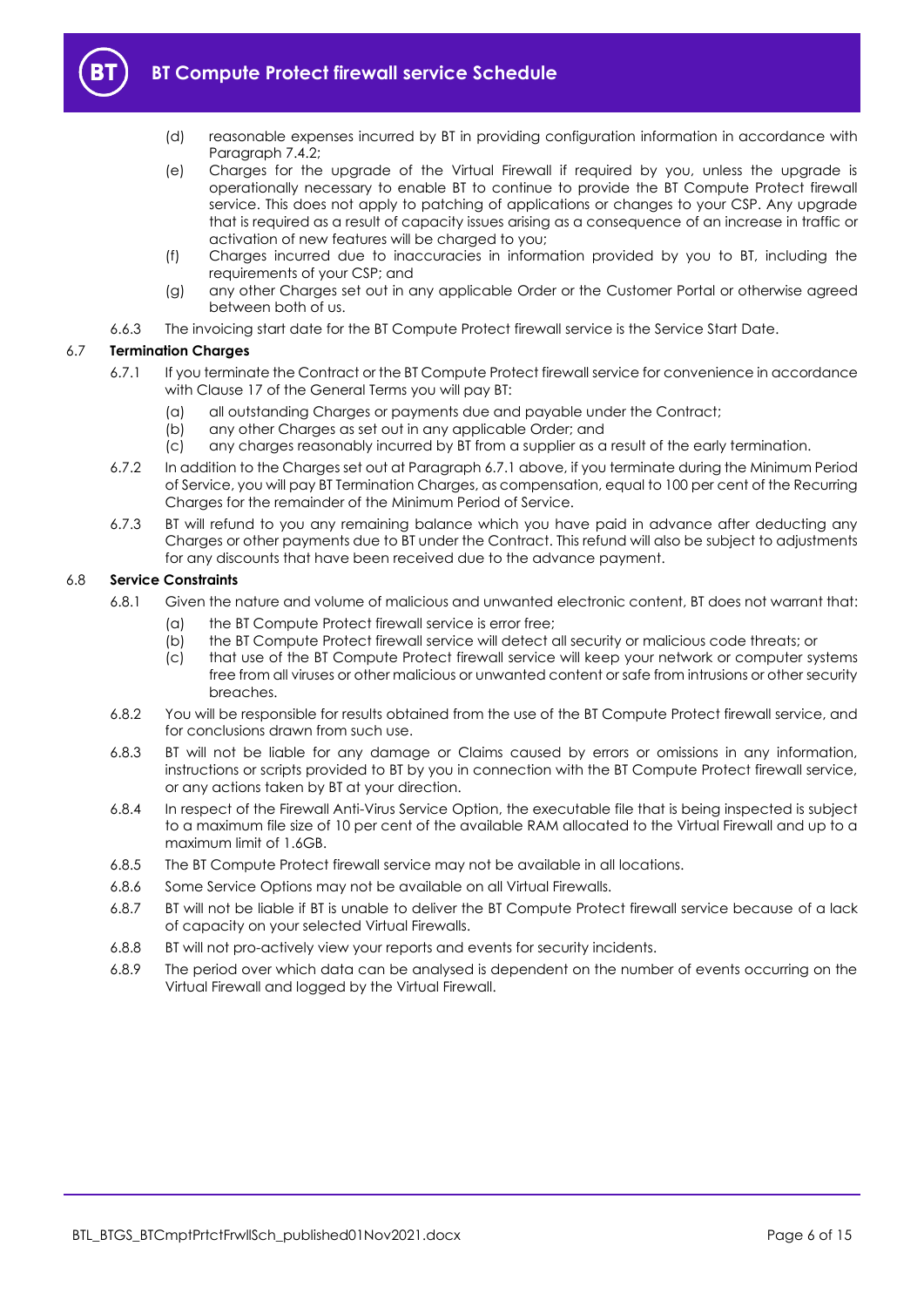

# <span id="page-6-0"></span>**Part B – Service Delivery and Management**

## <span id="page-6-1"></span>**7 BT's Obligations**

## 7.1 **Service Delivery**

Before the Service Start Date and, where applicable, throughout the provision of the BT Compute Protect firewall service, BT will provide you with contact details for the Service Desk.

# <span id="page-6-4"></span>7.2 **Commissioning of the Service**

Before the Service Start Date, BT will:

- 7.2.1 configure the Service Option(s) selected by you;
- 7.2.2 conduct a series of standard tests on the BT Compute Protect firewall service to ensure that it is configured correctly; and
- <span id="page-6-5"></span>7.2.3 on the date that BT has completed the activities in this Paragraph [7.2,](#page-6-4) confirm to you that the BT Compute Protect firewall service is available for performance of any Acceptance Tests as set out in Paragrap[h 8.2.](#page-7-0)

#### <span id="page-6-6"></span>7.3 **During Operation**

On and from the Service Start Date, BT:

- 7.3.1 will respond and use reasonable endeavours to remedy an Incident without undue delay if BT detects or if you report an Incident with the BT Compute Protect firewall service;
- 7.3.2 will, for a period of five Business Days after the Service Start Date, implement any minor changes or corrections to your CSP that may be necessary for the operation of the BT Compute Protect firewall service. BT will implement such changes as soon as reasonably practicable. Any substantial changes to your CSP will incur additional Charges and may be scheduled for implementation following this initial five Business Day period in accordance with Paragraph [6.5;](#page-4-1)
- 7.3.3 will maintain any relevant Customer Portal and server to provide you with online access to a range of functions including performance reports and placing CSP change requests in accordance with Paragrap[h 6.5;](#page-4-1)
- 7.3.4 may carry out Maintenance from time to time and will use reasonable endeavours to inform you at least five Business Days before any Planned Maintenance on the BT Compute Protect firewall service. However, BT may inform you with less notice than normal where Maintenance is required in an emergency;
- 7.3.5 may, in the event of a security breach affecting the BT Compute Protect firewall service, require you to change any or all of your passwords;
- 7.3.6 will use secure protocols or a secure management link to connect to the Virtual Firewall via the Internet or other agreed network connection, in order to monitor the BT Compute Protect firewall service proactively and to assist in Incident diagnosis;
- 7.3.7 will, if you select the CSP production Service Option as set out in Paragraph [3.7,](#page-2-2) capture the necessary information in consultation with your Customer Contact and produce your CSP;
- 7.3.8 will continuously monitor your Virtual Firewall for security alerts and regularly poll the Virtual Firewall to check it is operational;
- 7.3.9 provide you with a user guide for the BT Compute Protect firewall service; and
- 7.3.10 where the Eagle-I Enhanced Firewall Service Option is specified, BT will implement any changes as part of Automated IOC Blocking as quickly as is technically practicable.

#### 7.4 **The End of the Service**

On termination of the BT Compute Protect firewall service by either of us, BT will:

- 7.4.1 terminate any rights of access to the relevant Customer Portal and stop providing all other elements of the BT Compute Protect firewall service; and
- <span id="page-6-3"></span>7.4.2 where requested in writing prior to the termination of this Contract, provide, where reasonably practical, configuration information relating to the BT Compute Protect firewall service in a format that BT reasonably specifies, provided you have, at that time, paid all Charges outstanding at and resulting from termination (whether or not due at the date of termination). You will pay all reasonable expenses incurred by BT in providing this information.

#### <span id="page-6-2"></span>**8 Your Obligations**

#### 8.1 **Service Delivery**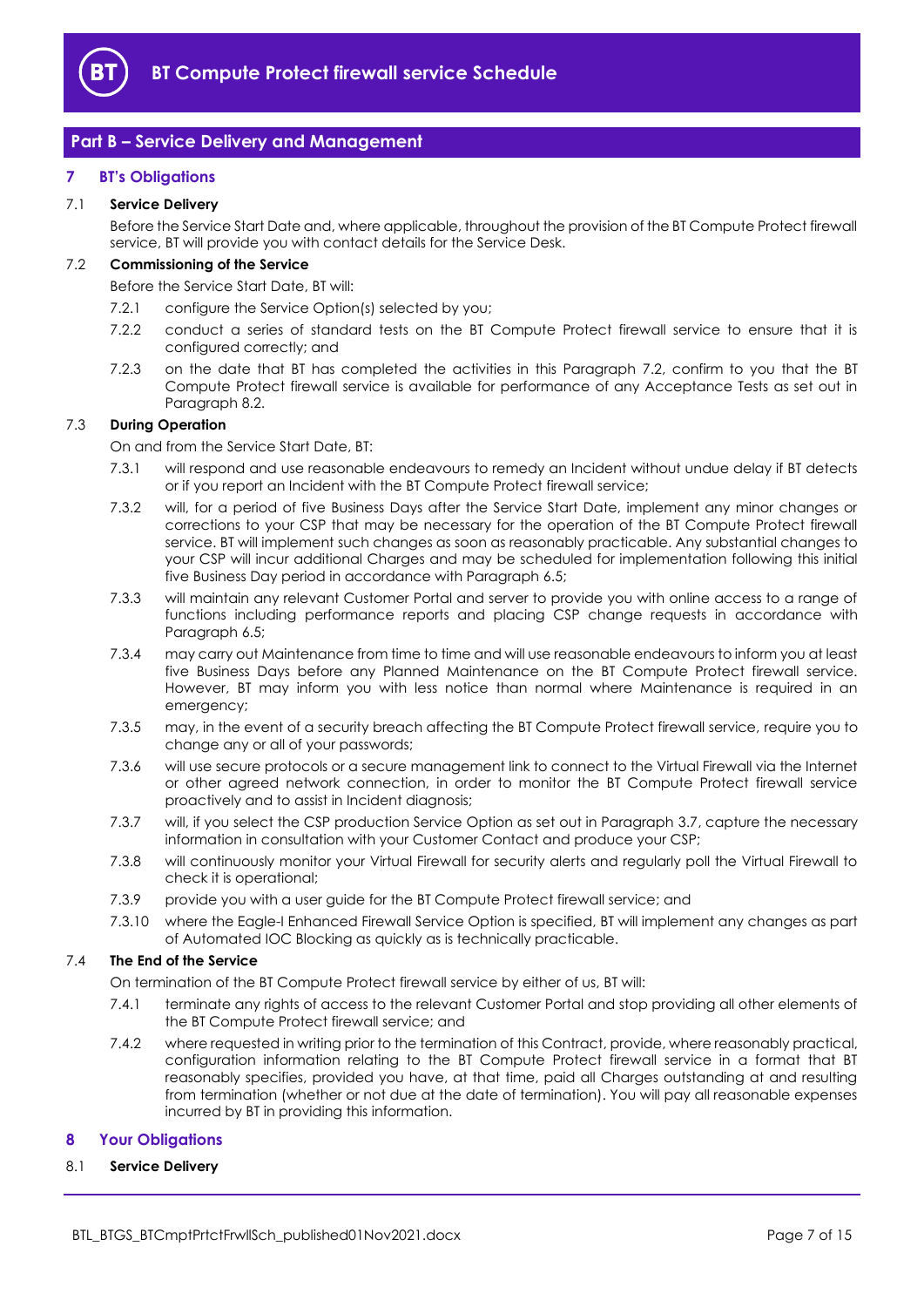

Before the Service Start Date and, where applicable, throughout the provision of the BT Compute Protect firewall service by BT, you will:

- 8.1.1 complete any preparation activities that BT may request to enable you to receive the BT Compute Protect firewall service promptly and in accordance with any reasonable timescales;
- <span id="page-7-1"></span>8.1.2 in jurisdictions where an employer is legally required to make such disclosure to its Users and other employees:
	- (a) inform your Users or other employees that as part of the BT Compute Protect firewall service being delivered by BT, BT may monitor and report to you the use of any targeted applications by them;
	- (b) ensure that your Users or other employees have consented or are deemed to have consented to such monitoring and reporting (if such consent is legally required); and
	- (c) agree that BT will not be liable for any failure by you to comply with this Paragraph [8.1.2,](#page-7-1) and you will be liable to BT for any Claims, losses, costs or liabilities incurred or suffered by BT due to your failure to comply with this Paragrap[h 8.1.2;](#page-7-1)
- 8.1.3 if you have not paid for the CSP production Service Option as set out in Paragraph [3.7,](#page-2-2) submit, at the time of placing an Order, a CSP that meets the requirements and specifications advised by BT to you, including specifications that cover your legacy network, application services and other Enabling Services, using the CSP requirements template provided by BT;
- 8.1.4 retain responsibility for your CSP;
- 8.1.5 manage, and provide BT with accurate details of your internal IP Address design;
- 8.1.6 modify your network routing to ensure appropriate traffic is directed to the Virtual Firewall.
- 8.1.7 ensure that Virtual Firewalls are able, in accordance with BT's instructions or any user guide provided to you by BT, to receive updates, such as vulnerability signatures, directly over the Internet, or over an alternative path agreed with BT for that purpose;
- 8.1.8 ensure that your network and all applications conform to relevant industry standards and provide written confirmation to BT upon reasonable request;
- 8.1.9 not act to misuse the BT Compute Protect firewall service to contravene or circumvent any Applicable Laws. BT may treat any contravention of the Applicable Laws as a material breach and:
	- (a) suspend the BT Compute Protect firewall service and BT may refuse to restore BT Compute Protect firewall service until BT receives an acceptable assurance from you that there will be no further contravention; or
	- (b) terminate the BT Compute Protect firewall service upon Notice in accordance with Clause 25 of the General Terms;
- 8.1.10 use the Virtual Firewall image to create a Virtual Firewall within your Cloud Infrastructure;
- 8.1.11 provide BT with the IP Address to enable BT to take over the management of the Virtual Firewall;
- 8.1.12 provide and manage your own end-user VPN software including authentication of Users if you select the VPN Service Option set out in Paragrap[h 3.1;](#page-1-7) and
- 8.1.13 be responsible for the availability of and the correct configuration of the Enabling Services in accordance with the user guide provided to you by BT.

# <span id="page-7-4"></span><span id="page-7-0"></span>8.2 **Acceptance Tests**

- 8.2.1 You will carry out the Acceptance Tests for the BT Compute Protect firewall service within five Business Days after receiving Notice from BT in accordance with Paragraph [7.2.3](#page-6-5) ("**Acceptance Test Period**").
- <span id="page-7-3"></span>8.2.2 The BT Compute Protect firewall service is accepted by you if you confirm acceptance in writing during the Acceptance Test Period or is treated as being accepted by you if you do not provide BT with Notice to the contrary by the end of the Acceptance Test Period.
- 8.2.3 Subject to Paragraph [8.2.4,](#page-7-2) the Service Start Date will be the earlier of the following:
	- (a) the date that you confirm in writing acceptance of, or BT deems acceptance of, the BT Compute Protect firewall service in accordance with Paragrap[h 8.2.2;](#page-7-3) or
	- (b) the date of the first day following the Acceptance Test Period.
- <span id="page-7-2"></span>8.2.4 If, during the Acceptance Test Period, you provide BT Notice that the Acceptance Tests have not been passed, BT will remedy the non-conformance without undue delay and provide you Notice that BT has remedied the non-conformance and inform you of the Service Start Date.

# 8.3 **During Operation**

On and from the Service Start Date, you will:

8.3.1 ensure that Users report Incidents to the Customer Contact and not to the Service Desk;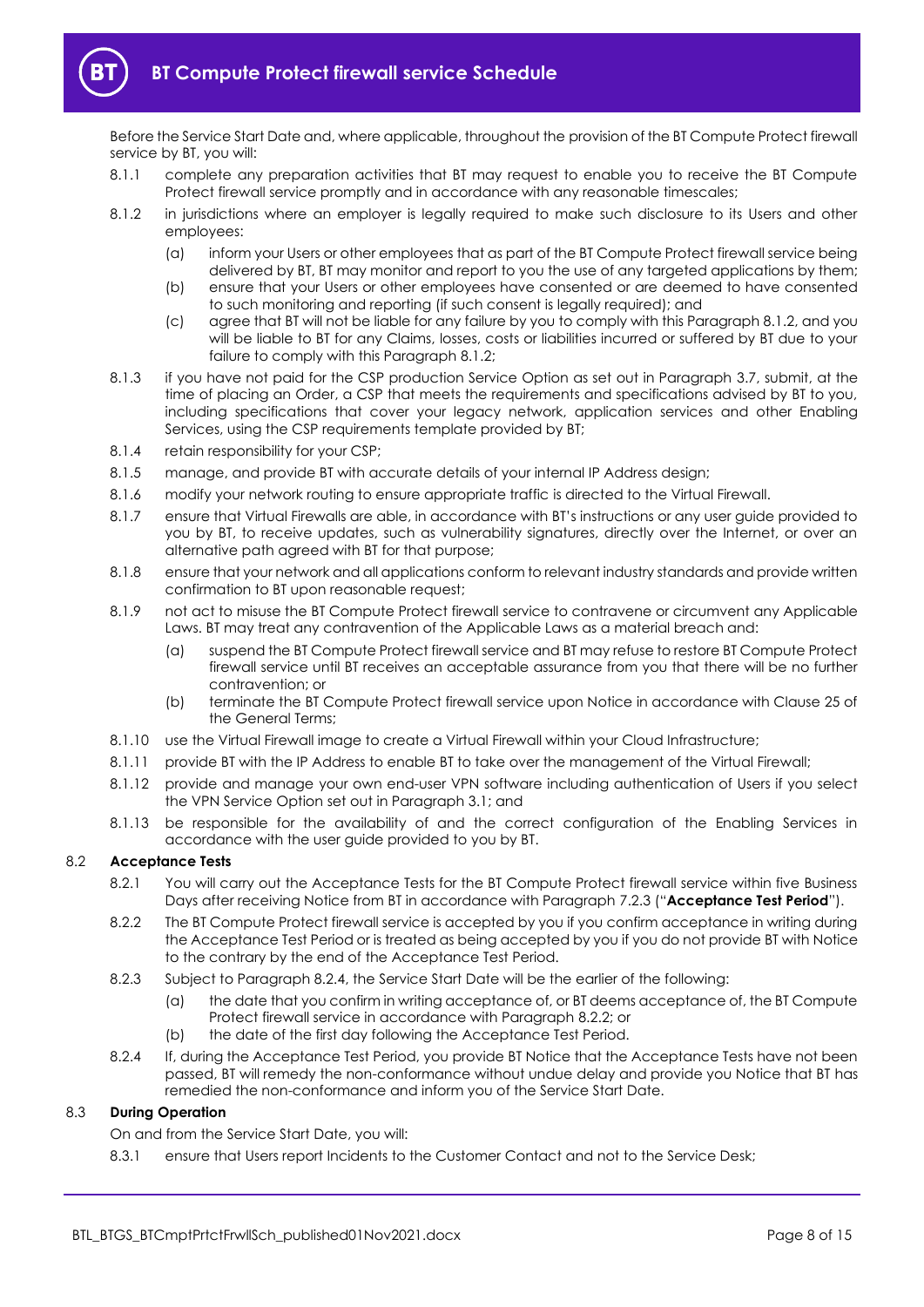

- 8.3.2 ensure that the Customer Contact will take Incident reports from Users and pass these to the Service Desk using the reporting procedures agreed between both of us, and will be available for all subsequent Incident management communications;
- 8.3.3 notify BT of any planned work that may cause an Incident;
- 8.3.4 ensure that any Customer Equipment that is connected to the BT Compute Protect firewall service or that you use, directly or indirectly, in relation to the BT Compute Protect firewall service is:
	- (a) technically compatible with the BT Compute Protect firewall service and will not harm or damage BT Equipment, the BT Network, or any of BT's supplier's or subcontractor's network or equipment;
	- (b) connected, approved and used in accordance with relevant instructions, standards and Applicable Law and any safety and security procedures applicable to the use of that Customer Equipment; and
	- (c) adequately protected against viruses and other breaches of security;
- 8.3.5 immediately disconnect any Customer Equipment, or advise BT to do so at your expense, where Customer Equipment:
	- (a) does not meet any relevant instructions, standards or Applicable Law; or
	- (b) contains or creates material that is in breach of the Acceptable Use Policy and you are contacted by BT about such material,

and redress the issues with the Customer Equipment prior to reconnection to the BT Compute Protect firewall service;

- 8.3.6 distribute, manage and maintain access profiles, passwords and other systems administration information relating to the control of Users' access to the BT Compute Protect firewall service, including the Customer Portal;
- 8.3.7 ensure the security and proper use of all valid User access profiles, passwords and other systems administration information used in connection with the BT Compute Protect firewall service and:
	- (a) immediately terminate access for any person who is no longer a User;
	- (b) inform BT immediately if a user ID or password has, or is likely to, become known to an unauthorised person, or is being or may be used in an unauthorised way;
	- (c) take all reasonable steps to prevent unauthorised access to the BT Compute Protect firewall service;
	- (d) satisfy BT's security checks if a password is lost or forgotten; and
	- (e) change any or all passwords or other systems administration information used in connection with the BT Compute Protect firewall service if BT requests you to do so in order to ensure the security or integrity of the BT Compute Protect firewall service;
- 8.3.8 request, if applicable, up to five login/password combinations for access to a Customer Portal for use by you or your agents. You may assign one login combination to BT's personnel. You are responsible for your agents' use of these IDs;
- 8.3.9 not stop, close down or delete the Virtual Machine on which the Virtual Firewall is hosted without the prior written consent of BT. BT shall not unreasonably withhold or delay its consent; and
- 8.3.10 take daily VM Snap Shots of the Virtual Firewall.

#### 8.4 **The End of the Service**

On termination of the BT Compute Protect firewall service by either of us, you will destroy the Virtual Machine on which the Virtual Firewall is hosted.

# <span id="page-8-0"></span>**9 Notification of Incidents**

Where you become aware of an Incident:

- 9.1 the Customer Contact will report it to the Service Desk;
- <span id="page-8-1"></span>9.2 BT will give you a Ticket;
- <span id="page-8-2"></span>9.3 BT will inform you when it believes the Incident is cleared and will close the Ticket when:
	- 9.3.1 you confirm that the Incident is cleared within 24 hours of being informed; or
	- 9.3.2 BT has attempted unsuccessfully to contact you, in the way agreed between both of us in relation to the Incident, and you have not responded within 24 hours of BT's attempt to contact you.
- <span id="page-8-3"></span>9.4 If you confirm that the Incident is not cleared within 24 hours of being informed, the Ticket will remain open and BT will continue to work to resolve the Incident.
- 9.5 Where BT becomes aware of an Incident, Paragraphs [9.2,](#page-8-1) [9.3](#page-8-2) and [9.4](#page-8-3) will apply.
- 9.6 BT will keep you informed throughout the course of the Incident resolution at regular intervals. Updates may be provided by telephone or email.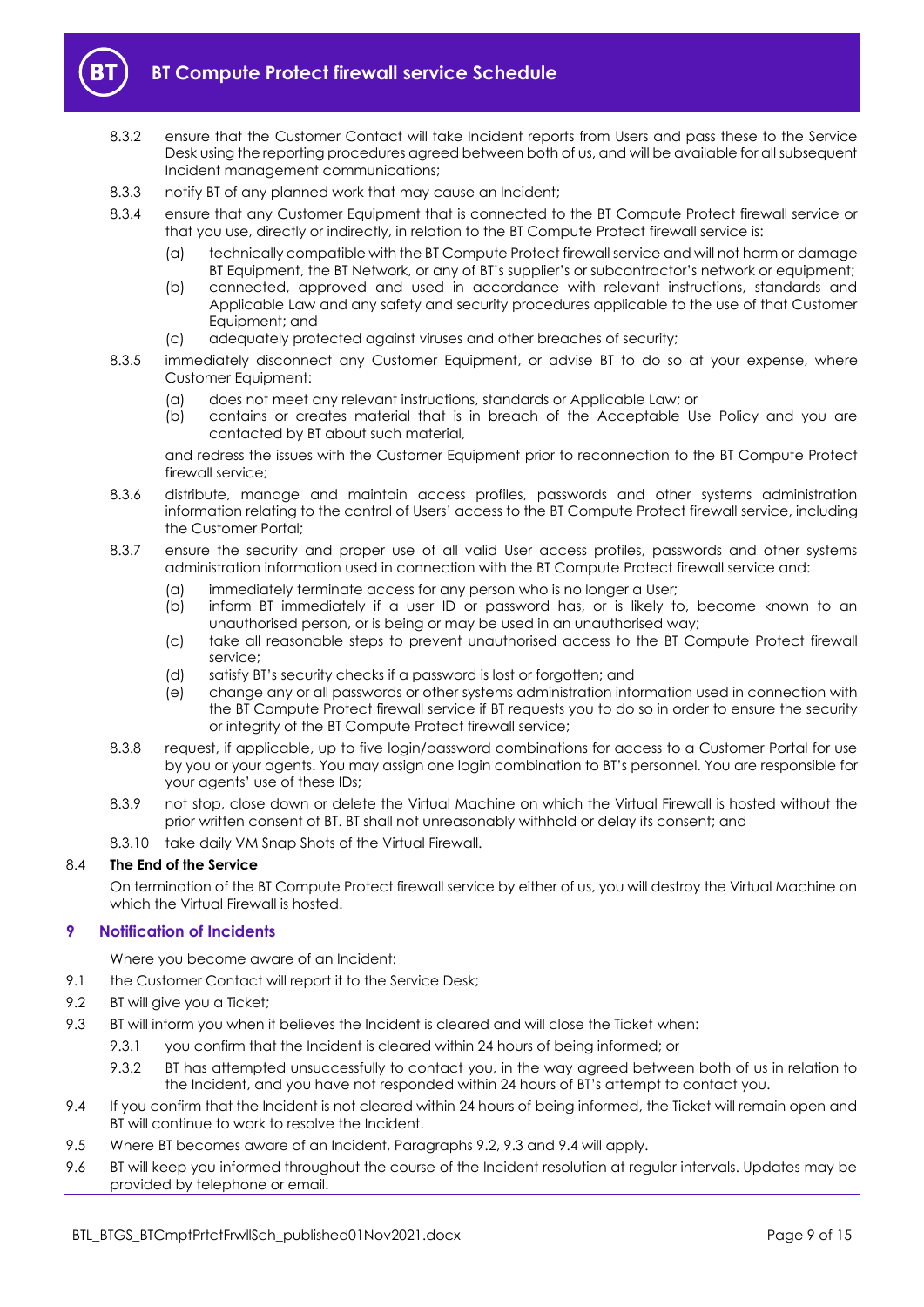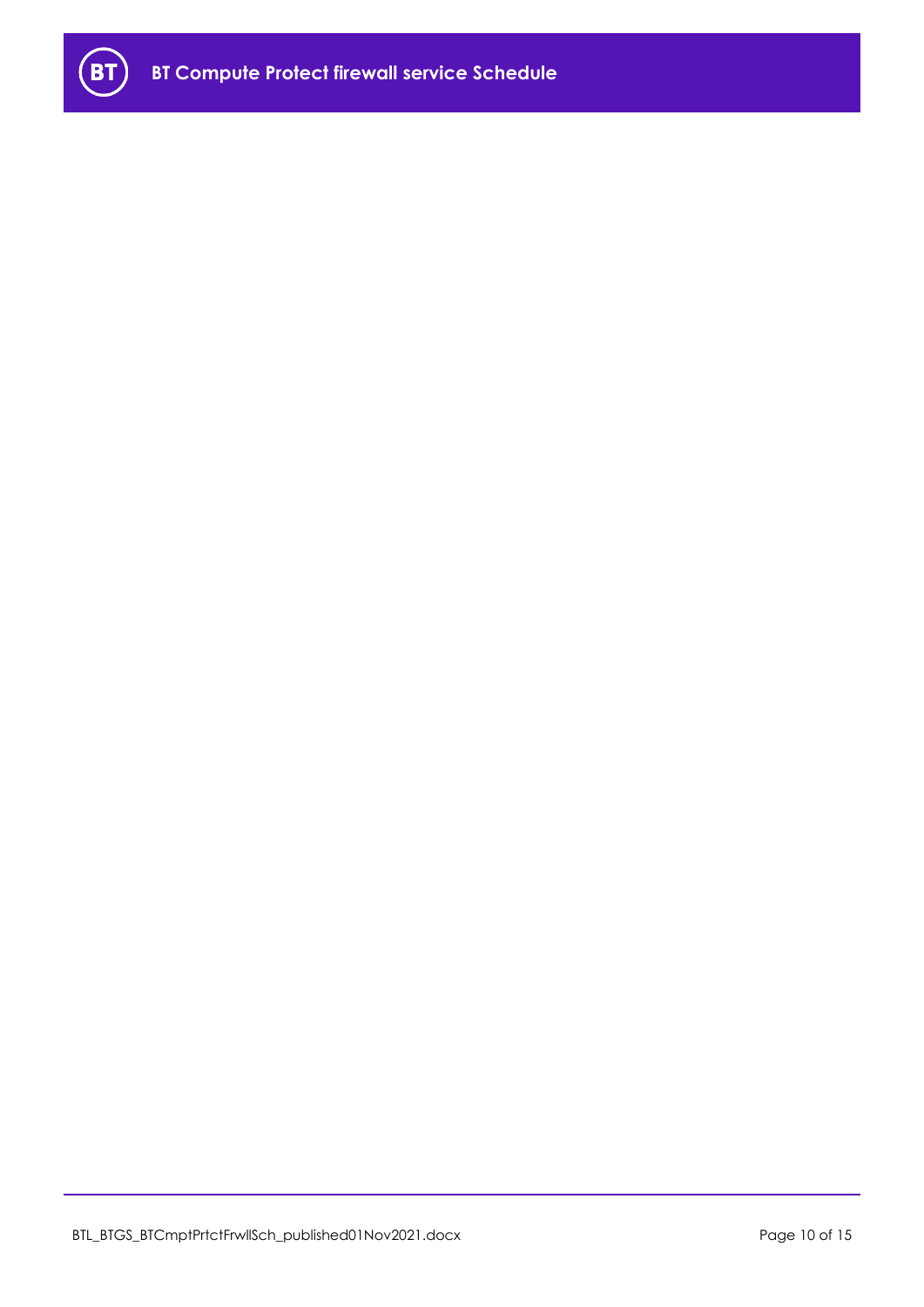

# <span id="page-10-0"></span>**Part C – Service Levels**

# <span id="page-10-1"></span>**10 On Time Delivery**

#### <span id="page-10-9"></span>10.1 **On Time Delivery Service Level**

10.1.1 BT will deliver the BT Compute Protect firewall service on or before the Customer Committed Date (the "**On Time Delivery Service Level**").

#### 10.2 **On Time Delivery Service Credits**

- 10.2.1 If BT does not meet the On Time Delivery Service Level, you may claim On Time Delivery Service Credits for each day after the Customer Committed Date until the Service Start Date as set out in this Paragraph [10.](#page-10-1)
- 10.2.2 You may claim On Time Delivery Service Credits by reporting any failure to meet the On Time Delivery Service Level to the Service Desk in accordance with Paragrap[h 10.](#page-10-1)
- 10.2.3 If both of us have agreed a revised Customer Committed Date in writing, or if BT exercises BT's right to revise the Customer Committed Date as set out in Paragraph [6.4.1,](#page-4-2) the calculation of any On Time Delivery Service Credits will be made by reference to the revised Customer Committed Date.

#### 10.3 **Exceptions**

- 10.3.1 The On-Time Delivery Service Level does not apply to upgrades or changes to the BT Compute Protect firewall services, unless these require the installation of new components and have an agreed delivery date, in which case the Customer Committed Date will be that agreed delivery date.
- 10.3.2 The On-Time Delivery Service Level does not apply to access to the Service Performance Reports via the Customer Portal or the ability to request CSP changes via the Customer Portal.

#### <span id="page-10-2"></span>**11 Service Availability**

#### <span id="page-10-7"></span>11.1 **Availability Service Level**

- 11.1.1 From the Service Start Date, BT will provide the BT Compute Protect firewall service with a target availability corresponding to the applicable SLA Category for the BT Compute Protect firewall service as set out in the table in Paragrap[h 11.2.1](#page-10-3) below (the "**Availability Service Level**").
- 11.1.2 You may request Availability Service Credits for Qualifying Incidents at either:
	- (a) the Standard Availability Service Credit Rate, as set out in Paragraph [11.3.5;](#page-10-4) or
	- (b) as applicable, the Elevated Availability Service Credit Rate, as set out in Paragraph [11.3.6.](#page-10-5)

#### <span id="page-10-3"></span>11.2 **SLA Categories**

11.2.1 The following table sets out the Availability Annual Target, the Maximum Annual Availability Downtime, the Maximum Monthly Availability Downtime, and the Service Credit Interval for each SLA Category:

| <b>SLA</b><br>Category | <b>Availability</b><br><b>Annual Target</b> | <b>Maximum</b><br>Annual<br><b>Availability</b><br><b>Downtime</b> | <b>Maximum</b><br>Monthly<br><b>Availability</b><br><b>Downtime</b> | <b>Service Credit</b><br>Interval |
|------------------------|---------------------------------------------|--------------------------------------------------------------------|---------------------------------------------------------------------|-----------------------------------|
| Cat B                  | $\geq 99.9\%$                               | 8 hours                                                            | l hour                                                              | hour                              |

#### <span id="page-10-6"></span>11.3 **Availability Service Credits**

- 11.3.1 If a Qualifying Incident occurs, BT will measure the Availability Downtime for the Virtual Firewall starting from when you report or BT gives you notice of a Qualifying Incident, and ending when BT closes the Incident in accordance with Paragraph [9.3.](#page-8-2)
- 11.3.2 BT will measure the Availability Downtime in units of full minutes.
- <span id="page-10-8"></span>11.3.3 BT will then calculate the cumulative Availability Downtime per Virtual Firewall for the calendar month in which the Qualifying Incident occurred ("**Cumulative Monthly Availability Downtime**") and for the previous 12 consecutive calendar months (the "**Cumulative Annual Availability Downtime**").
- 11.3.4 In the event a Virtual Firewall has been installed for less than 12 consecutive months, BT will apply an assumed Cumulative Annual Availability Downtime for the previous 12 consecutive months for that Virtual Firewall using the Availability Downtime data recorded to date.
- <span id="page-10-4"></span>11.3.5 In the event that the Cumulative Monthly Availability Downtime of a Virtual Firewall exceeds the Maximum Monthly Availability Downtime, you may request Availability Service Credits at the Standard Availability Service Credit Rate for each stated Service Credit Interval above the Maximum Monthly Availability Downtime.
- <span id="page-10-5"></span>11.3.6 In the event that the Cumulative Annual Availability Downtime of a Virtual Firewall, measured in accordance with Paragraph [11.3.1](#page-10-6) above, exceeds the Maximum Annual Availability Downtime, you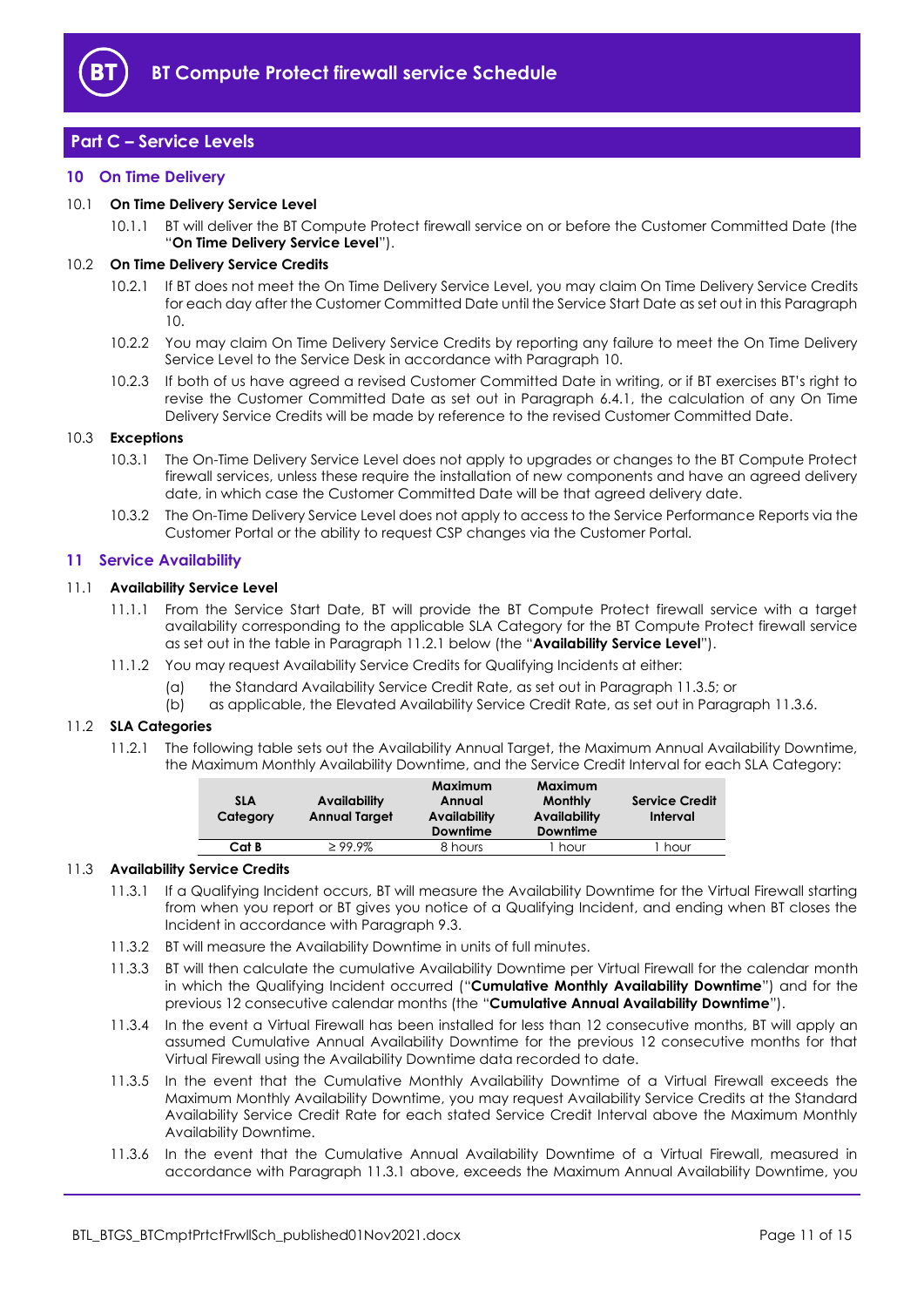

may request Availability Service Credits for all further Qualifying Incidents at the Elevated Availability Service Credit Rate for each started Service Credit Interval above the Maximum Annual Availability Downtime up to and until the Cumulative Annual Availability Downtime of a Virtual Firewall is less than the Maximum Annual Availability Downtime. The Elevated Availability Service Credits under this Paragraph [11.3.6](#page-10-5) replace the Standard Availability Service Credits in Paragraph [11.3.5](#page-10-4) and will be applicable irrespective of the Cumulative Monthly Availability Downtime of a Virtual Firewall exceeding the Maximum Monthly Availability Downtime in the respective month.

#### <span id="page-11-0"></span>**12 Requests for Service Credits**

- <span id="page-11-2"></span>12.1 You may request applicable Service Credits within 28 days of the end of the calendar month in which a Qualifying Incident occurred by providing details of the reason for the claim. Any failure by you to submit a request in accordance with this Paragraph [12.1](#page-11-2) will constitute a waiver of any claim for Service Credits for that calendar month.
- 12.2 Upon receipt of a valid request for Service Credits in accordance with Paragraph [12.1;](#page-11-2)
	- 12.2.1 BT will issue you with the applicable Service Credits by deducting those Service Credits from your invoice within two billing cycles of the request being received; and
	- 12.2.2 following termination of the Contract where no further invoices are due to be issued by BT, BT will pay you the Service Credits in a reasonable period of time.
- 12.3 Service Credits for all Service Levels will be aggregated and are available up to a maximum amount equal to 100 per cent of the Monthly Recurring Charge for the affected Virtual Firewall.
- 12.4 All Service Levels and Service Credits will be calculated in accordance with information recorded by, or on behalf of, BT.
- 12.5 The Service Levels under this Schedule will not apply:
	- 12.5.1 in the event that Clause 8 or Clause 23 of the General Terms applies; or
	- 12.5.2 during any trial period of the BT Compute Protect firewall service.

#### <span id="page-11-1"></span>**13 CSP Change Request Delivery Time Targets**

- 13.1 Targets apply to Urgent and Standard Changes.
- 13.2 The response time for the changes is set out below:

| <b>Reauest</b>         | <b>Target Response</b> |
|------------------------|------------------------|
| <b>Urgent Change</b>   | 4 Hours                |
| <b>Standard Change</b> | 8 Hours                |
|                        |                        |

13.2.1 Service Credits do not apply to CSP change requests.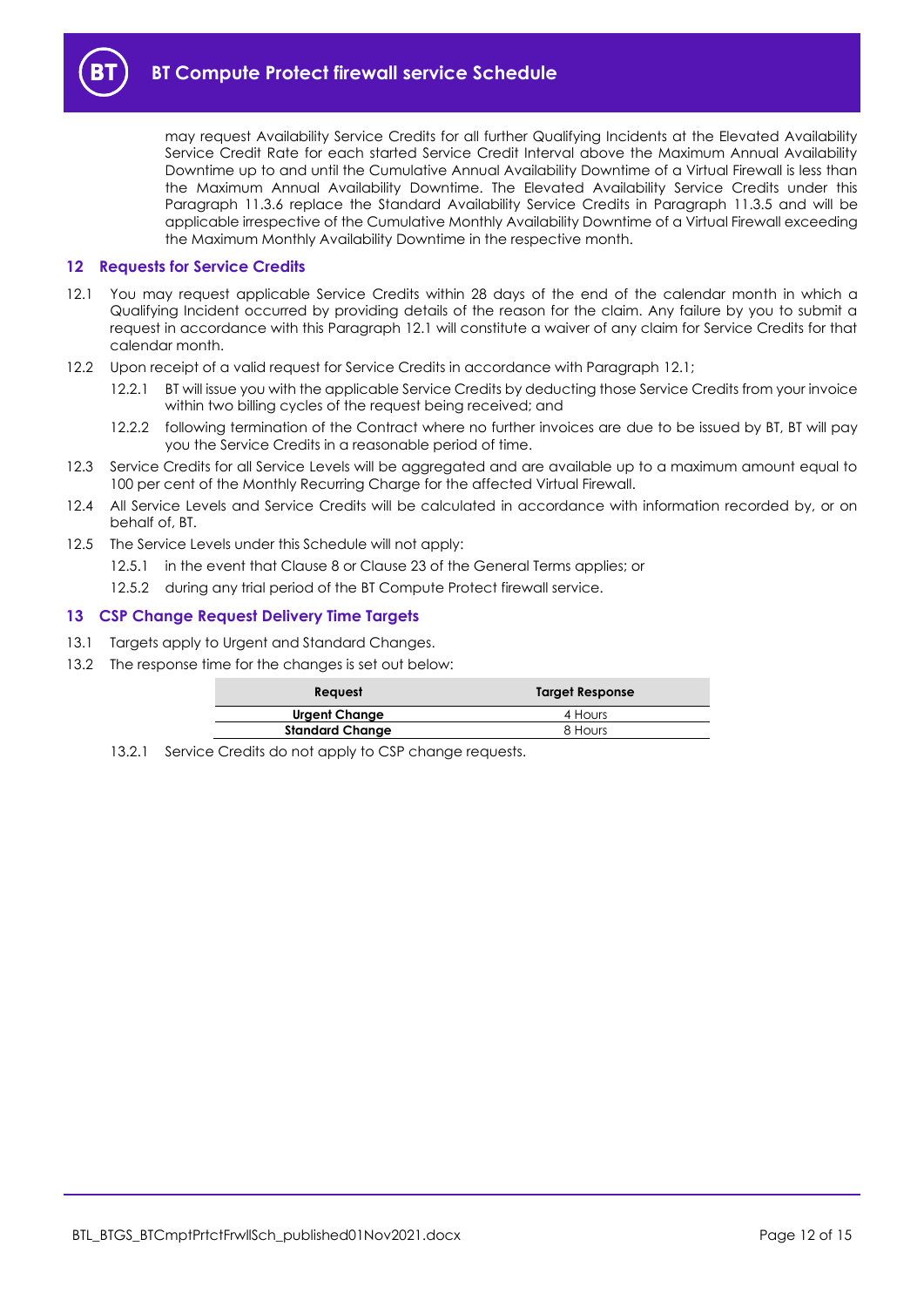

# <span id="page-12-0"></span>**Part D – Defined Terms**

#### <span id="page-12-1"></span>**14 Defined Terms**

In addition to the defined terms in the General Terms, capitalised terms in this Schedule will have the below meanings (and in the case of conflict between these defined terms and the defined terms in the General Terms, these defined terms will take precedence for the purposes of this Schedule). BT has repeated some definitions in this Schedule that are already defined in the General Terms. This is to make it easier for you to find the definitions when reading this Schedule.

"**Acceptance Test Period**" has the meaning given in Paragrap[h 8.2.1.](#page-7-4)

"**Acceptance Tests**" means those objective tests conducted by you that when passed confirm that you accept the BT Compute Protect firewall service and that the BT Compute Protect firewall service is ready for use save for any minor non-conformities that will be resolved as an Incident in accordance with Paragrap[h 7.3.1.](#page-6-6)

"**Automated IOC Blocking**" has the meaning given in Paragraph [3.9.1\(b\)\(i\).](#page-2-1)

"**Availability**" means the period of time when a Virtual Firewall is functioning.

"**Availability Annual Target**" has the meaning given in the table at Paragraph [11.2.1](#page-10-3) for the relevant SLA Category.

"**Availability Downtime**" means the period of time during which a Qualifying Incident exists as measured by BT in accordance with Paragrap[h 11.3.1.](#page-10-6)

"**Availability Service Credit**" means the Service Credit available for a failure to meet the Availability Service Level and calculated at the Standard Availability Service Credit Rate or at the Elevated Availability Service Credit Rate as applicable.

"**Availability Service Level**" has the meaning given in Paragraph [11.1.1.](#page-10-7)

"**BT Blocklist**" means any IOCs which BT has identified using its Eagle-I Platform.

"**BT Cloud Compute Service**" means the BT cloud based service providing you with a self-service capability to browse, select, provision, and manage virtual infrastructure including a Virtual Machine, network, storage for recording and storing information and data, and security.

"**BT Compute Protect firewall service**" has the meaning given in Paragraph [1.](#page-1-3)

"**Cloud Infrastructure**" means your virtual infrastructure used to host the Virtual Firewall or which is protected by the Virtual Firewall.

"**CSP**" means your customer security policy containing the security rules, set and owned by you, that are applied to the Virtual Firewall and determine the operation of the BT Compute Protect firewall service.

"**Cumulative Annual Availability Downtime**" has the meaning given in Paragraph [11.3.3.](#page-10-8)

"**Cumulative Monthly Availability Downtime**" has the meaning given in Paragrap[h 11.3.3.](#page-10-8)

"**Customer Equipment**" means any equipment including any Purchased Equipment and any software, used by you in connection with the BT Compute Protect firewall service.

"**Customer Portal**" means one or more webpages made available to you by BT to provide for one or more specific functions in relation to the BT Compute Protect firewall service.

"**Eagle-I Enhanced Firewall Service**" means the Service Option specified at Paragraph [3.9.](#page-2-3)

"**Eagle-I Platform**" means the solution through which BT shall identify IOCs.

"**Elevated Availability Service Credit Rate**" means 8 per cent of the Monthly Recurring Charges for the applicable Virtual Firewall.

"**Enabling Service**" has the meaning given in Paragrap[h 5.1.](#page-3-7)

"**Existing Blocklist Enhancement**" has the meaning given in Paragraph [3.9.1\(a\)\(ii\).](#page-2-4)

"**General Terms**" means the general terms to which this Schedule is attached or can be found at [www.bt.com/terms,](http://www.bt.com/terms) and that form part of the Contract.

"**Incident**" means an unplanned interruption to, or a reduction in the quality of, the BT Compute Protect firewall service or particular element of the BT Compute Protect firewall service.

"**Installation Charges**" means those Charges set out in any applicable Order in relation to installation of the BT Compute Protect firewall service or any Purchased Equipment, Customer Equipment or BT Equipment as applicable.

"**Internet**" means a global system of interconnected networks that use a standard Internet Protocol to link devices worldwide.

"**Internet Protocol**" or "**IP**" means a communications protocol for devices connected to the Internet that specifies the format for addresses and units of transmitted data.

"**IOCs**" or "**Indicators of Compromise**" has the meaning given in Paragraph [3.9.1\(a\)\(i\).](#page-2-5)

"**IP Address**" means a unique number on the Internet of a network card or controller that identifies a device and is visible by all other devices on the Internet.

"**Maximum Annual Availability Downtime**" has the meaning given in the table at Paragraph [11.2.1](#page-10-3) for the relevant SLA Category.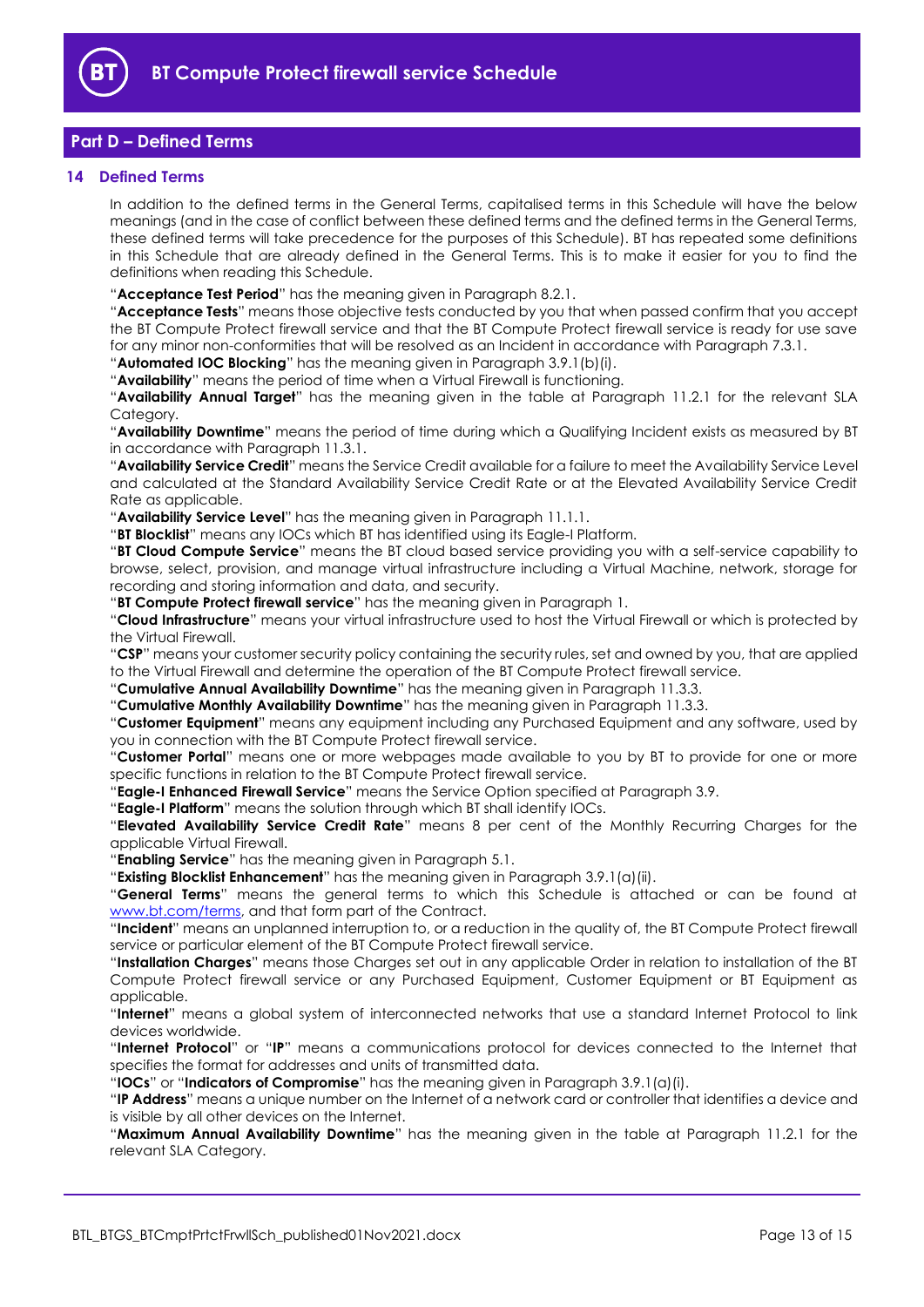

"**Maximum Monthly Availability Downtime**" has the meaning given in the table at Paragraph [11.2.1](#page-10-3) for the relevant SLA Category.

"**Minimum Period of Service**" means a period of 30 consecutive days beginning on the Service Start Date.

"**Monthly Recurring Charges**" means the monthly Recurring Charges for the applicable Virtual Firewall and the sum of the Usage Charges for the three full previous months divided by three.

"**Notice to Amend**" has the meaning given in Paragraph [6.1.2.](#page-3-6)

"**On Time Delivery Service Credits**" means the Service Credit available for a failure to meet the On Time Delivery Service Level, which are equal to 4 per cent of the Recurring Charges for the applicable Virtual Firewall, per day.

"**On Time Delivery Service Level**" has the meaning given in Paragrap[h 10.1.](#page-10-9)

"**Planned Maintenance**" means any Maintenance BT has planned to do in advance.

"**Professional Services**" means those services provided by BT which are labour related services.

"**Qualifying Incident**" means a Severity Level 1 Incident, except where any of the following events have occurred:

- (a) the BT Compute Protect firewall service has been modified or altered in any way by you, or by BT in accordance with your instructions;
- (b) Planned Maintenance;
- (c) you have performed any configurations on the Enabling Services that BT did not approve or you cease or disable the Enabling Services;
- (d) an Incident has been reported and BT cannot confirm that an Incident exists after performing tests; or
- (e) you requested BT to test the BT Compute Protect firewall service at a time when no Incident has been detected or reported.

"**RAM**" means random access memory.

"**Recurring Charges**" means the Charges for the BT Compute Protect firewall service or applicable part of the BT Compute Protect firewall service that are invoiced repeatedly in every payment period (e.g. every month), as set out in any applicable Order.

"**Security Information and Event Management**" or "**SIEM**" means software operating centrally which collects, stores, and analyses logs from perimeter to end user. It monitors for security threats in real time for quick attack detection, containment, and response with holistic security reporting and compliance management.

"**Service Credit Interval**" has the meaning given in the table at Paragraph [11.2.1](#page-10-3) for the relevant SLA Category. "**Service Desk**" means the helpdesk that you are able to contact to submit service requests, report Incidents and ask questions about the BT Compute Protect firewall service.

"**Service Level**" means each of the On Time Delivery Service Level and the Availability Service Level.

"**Service Management Boundary**" has the meaning given in Paragrap[h 4.](#page-3-0)

"**Service Options**" has the meaning given in Paragraph [3.](#page-1-5)

"**Service Performance Reports**" means the Standard Service Component set out in Paragraph [2.2.](#page-1-6)

"**Service Start Date**" means the date BT first makes a BT Compute Protect firewall service available to you even if access to the Service Performance Reports via the Customer Portal or the ability to request CSP changes via the Customer Portal are not available.

"**Severity Level 1 Incident**" means an Incident that cannot be circumvented and that constitutes a complete loss of service at a Virtual Firewall.

"**SLA Category**" means the category, which, in accordance with the table set out at Paragraph [11.2.1,](#page-10-3) specifies the following in relation to the applicable Virtual Firewall:

- (a) Availability Annual Target;
- (b) Maximum Annual Availability Downtime;
- (c) Maximum Monthly Availability Downtime; and
- (d) Service Credit Interval.

"**Standard Availability Service Credit Rate**" means 4 per cent of the Monthly Recurring Charges for the applicable Virtual Firewall.

"**Standard Change**" means upgrades and modifications resulting from planned developments and security improvements.

"**Standard Service Components**" has the meaning given in Paragraph [2.](#page-1-4)

"**Ticket**" means the unique reference number provided by BT for an Incident and that may also be known as a "**fault reference number**".

"**Uniform Resource Locator**" or "**URL**" means a character string that points to a resource on an intranet or the Internet.

"**Urgent Change**" means upgrades and modifications needed as a result of unplanned activities or unforeseen activities which are critical to maintaining the security of your organisation. BT may charge you for an Urgent Change.